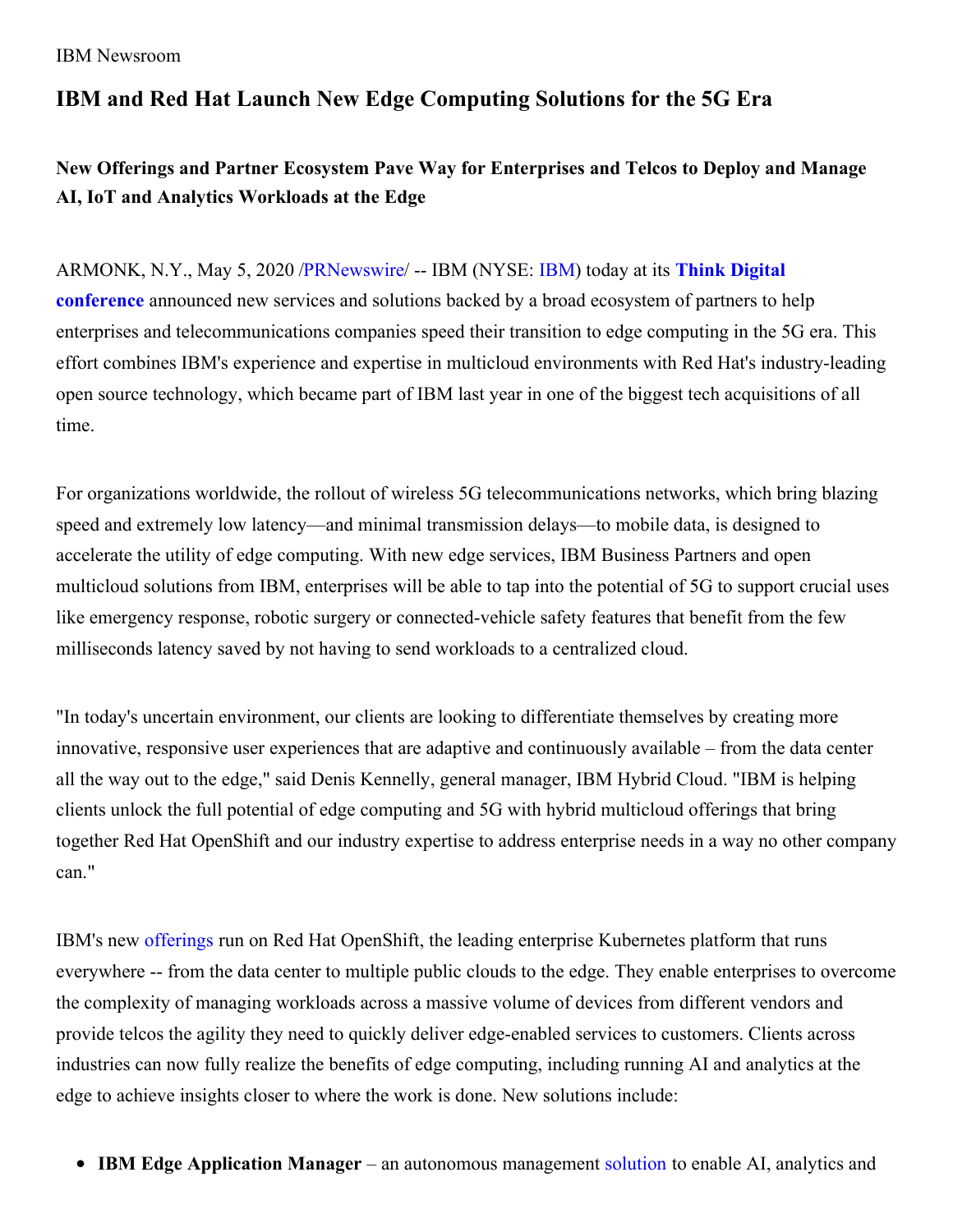IoT enterprise workloads to be deployed and remotely managed, delivering real-time analysis and insight at scale. The solution enables the management of up to 10,000 edge nodes simultaneously by a single [administrator.](https://c212.net/c/link/?t=0&l=en&o=2794545-1&h=2226597027&u=https%3A%2F%2Fdeveloper.ibm.com%2Fblogs%2Fopen-horizon-joins-linux-foundation-grow-open-edge-computing-platform%2F&a=Open+Horizon)<sup>1</sup> It's the first solution to be powered by a breakthrough open source project, Open Horizon, created by IBM engineers designed to enable a single person to securely manage such a vast network of edge devices.

- **IBM Telco Network Cloud Manager** a new [solution](https://c212.net/c/link/?t=0&l=en&o=2794545-1&h=1539122000&u=https%3A%2F%2Fwww.ibm.com%2Fcloud%2Ftelco-network-cloud-manager&a=solution) offered by IBM that runs on Red Hat  $\bullet$ OpenShift to deliver intelligent automation capabilities to orchestrate virtual and container network functions in minutes. Service providers will have the ability to manage workloads on both Red Hat OpenShift and Red Hat OpenStack Platform, which will be critical as telcos increasingly look for ways to modernize their networks for greater agility and efficiency, and to provide new services today and as 5G adoption expands.
- A portfolio of **edge-enabled applications and services**, including IBM Visual [Insights](https://c212.net/c/link/?t=0&l=en&o=2794545-1&h=2339367576&u=https%3A%2F%2Fwww.ibm.com%2Fus-en%2Fmarketplace%2Fibm-visual-insights&a=IBM+Visual+Insights), IBM Production Optimization, IBM Connected [Manufacturing,](https://c212.net/c/link/?t=0&l=en&o=2794545-1&h=3968215773&u=https%3A%2F%2Fwww.ibm.com%2Fservices%2Fprocess%2Fiot%2Fproduction-optimization&a=IBM+Production+Optimization) IBM Asset [Optimization](https://c212.net/c/link/?t=0&l=en&o=2794545-1&h=3924775608&u=https%3A%2F%2Fwww.ibm.com%2Findustries%2Findustrial%2Findustry-4-0&a=IBM+Asset+Optimization), IBM Maximo Worker Insights and IBM Visual [Inspector](https://c212.net/c/link/?t=0&l=en&o=2794545-1&h=1526717093&u=https%3A%2F%2Fwww.ibm.com%2Fproducts%2Fibm-visual-inspector&a=IBM+Visual+Inspector). All offer features to give clients the flexibility to deploy AI and cognitive applications and services at scale.
- **New dedicated IBM Services [teams](https://c212.net/c/link/?t=0&l=en&o=2794545-1&h=1281350068&u=https%3A%2F%2Fwww.ibm.com%2Fservices%2Fprocess%2Fedge-services&a=teams)** for edge computing and telco network cloud that draw on IBM's deep expertise to help clients deliver 5G and edge-enabled solutions across all industries.

In addition, IBM is announcing the **IBM Edge [Ecosystem](https://c212.net/c/link/?t=0&l=en&o=2794545-1&h=700552253&u=https%3A%2F%2Fwww.ibm.com%2Fblogs%2Fbusiness-partners%2Fjoin-the-edge-ecosystem&a=IBM+Edge+Ecosystem)**, through which an increasingly broad set of ISVs, GSIs and more will be helping enterprises capture the opportunities of edge computing with a variety of solutions built upon IBM's technology. IBM is also creating the **IBM Telco Network Cloud [Ecosystem](https://c212.net/c/link/?t=0&l=en&o=2794545-1&h=3415689408&u=https%3A%2F%2Fwww.ibm.com%2Fblogs%2Fbusiness-partners%2Fibm-telco-network-cloud-ecosystem&a=IBM%C2%A0Telco+Network+Cloud+Ecosystem)**, bringing together a set of partners across the telecommunications industry that offer a breadth of network functionality that helps providers deploy their network cloud platforms.

These open ecosystems of equipment manufacturers, networking and IT providers and software providers include **Cisco, Dell Technologies, Juniper Networks, Intel, NVIDIA, Samsung, Packet, an Equinix Company, Hazelcast, Sysdig, Turbonomic, Portworx, Humio, Indra Minsait, Eurotech, Arrow Electronics, ADLINK, Acromove, Geniatech, SmartCone, CloudHedge**, **Altiostar, Metaswitch, F5 Networks** and **ADVA** as members.

Businesses that have already been working with IBM to deploy edge computing technologies include **Vodafone Business,** which is working with IBM to help improve worker safety and productivity in remote locations such as oil rigs, factories, warehouses, ports and mines. Combining Vodafone Mobile Private Networks, IBM Edge Application Manager and Red Hat OpenShift, the new solution uses sensors, AI, as well as predictive and video analytics to understand and respond to incidents in milliseconds, keeping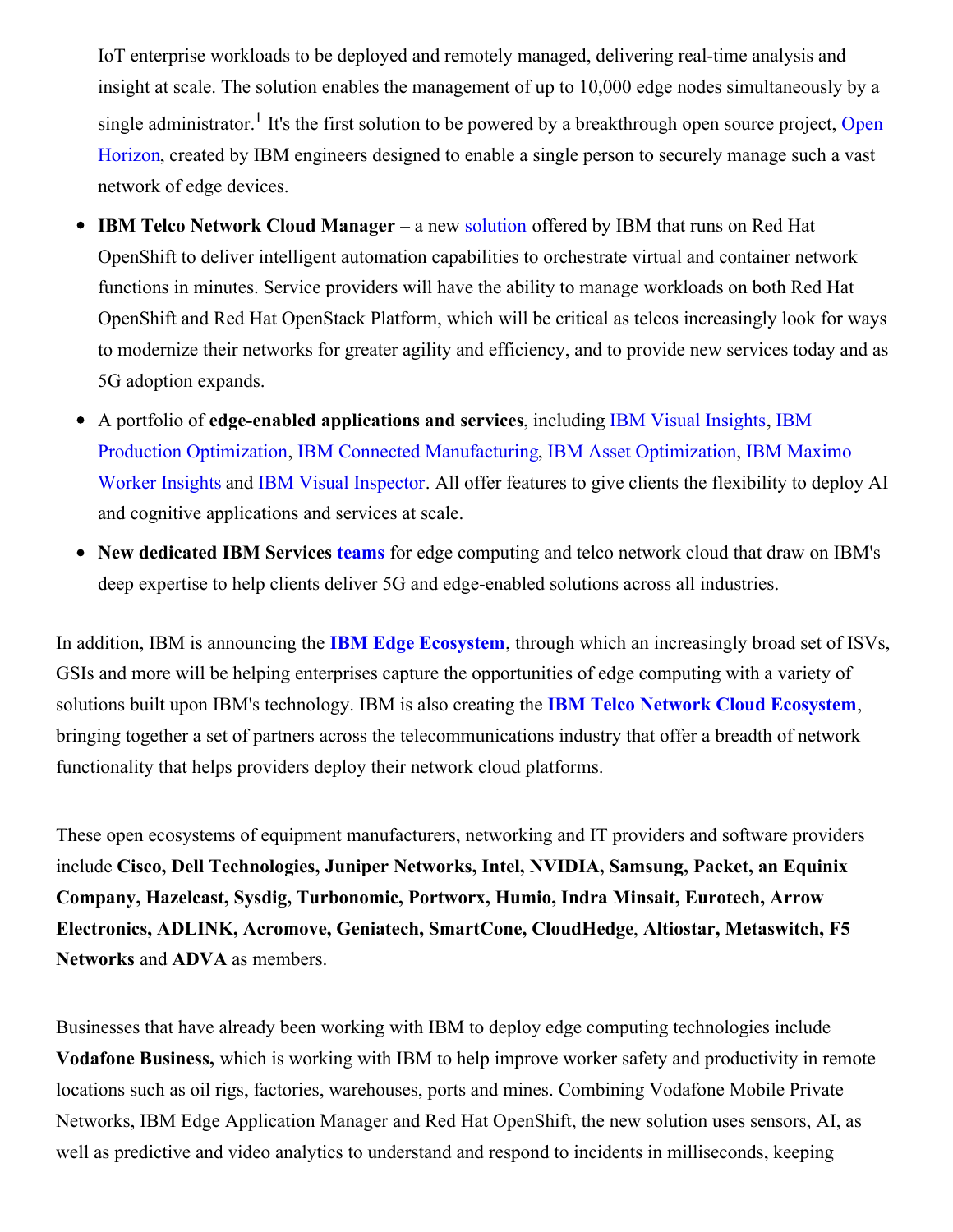workers safe.

"At Vodafone Business, our primary focus is keeping our customers and their employees connected and safe, whether remote working or working from remote locations. Vodafone Mobile Private Networks, IBM edge computing and AI technologies enable companies to oversee operations even in the most remote locations, where rapid action can mean the difference between a near miss and a disaster," said Vinod Kumar, CEO, Vodafone Business.

**Samsung** is collaborating with IBM and telecommunications provider M1 to develop and test Industry 4.0 solutions using 5G and edge computing for Singapore's Infocomm Media Development Authority (IMDA).

"5G and edge will enable massive innovation for manufacturers, with 5G networks enabling phones and devices at the edge to deliver new AI-driven improvements to quality, productivity and safety. But the ability to achieve the scale and effectively manage the connectivity of the vast number of devices and sensors in a manufacturing environment is complex," said KC Choi, EVP of Global B2B Sales, Samsung Electronics. "To address this challenge and enable Industry 4.0 innovation at scale, we're collaborating to put IBM's edge computing and AI solutions and Samsung end-to-end 5G network platform and mobile devices to work. Together, we'll deliver new 5G enabled solutions leveraging sound and video insights as well as augmented reality to uncover anomalies that can occur throughout the manufacturing process."

**Equinix** is building a reference architecture that brings the IBM Cloud Paks ecosystem to the edge of the network. With its interconnected Edge Metal infrastructure (powered by Packet bare metal technology), Red Hat OpenShift and IBM Edge Application Manager, enterprises can build edge applications once and deploy anywhere.

"Working with IBM on our Edge Metal Private Beta is a perfect example of how collaboration can enable enterprises to tap into the power of hybrid cloud for low-latency use cases," said Zac Smith, Managing Director of Bare Metal at Equinix. "With interconnected, automated bare metal paired with edge computing and hybrid multi-cloud solutions from IBM and Red Hat, our customers can tap into a blueprint for rapid innovation at the network edge. Our Metro Edge locations will also have the advantage of enabling consolidation from the remote on-premises locations (edge-in) or migration from the cloud (cloud-out) and yet still remain close enough to where data is created and actions are taken to reduce latency, avoid bandwidth constraints, and retain a high level of operational resilience."

Read [more](https://c212.net/c/link/?t=0&l=en&o=2794545-1&h=3756581822&u=https%3A%2F%2Fnewsroom.ibm.com%2Fimage%2FQuote-Sheet-for-Edge-5G-Announcement.pdf&a=Read+more) about how IBM's edge computing solutions and expertise are helping fuel the innovation of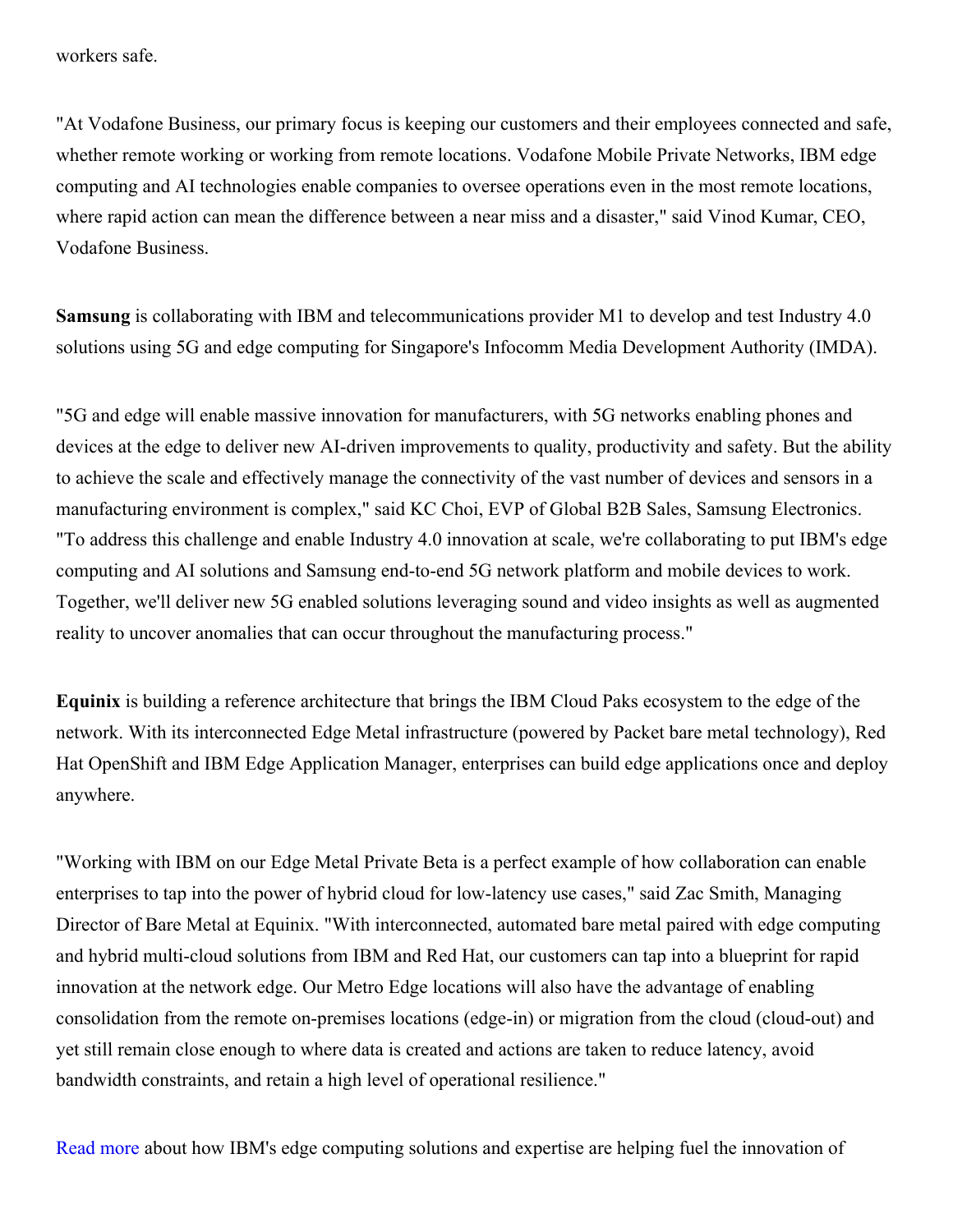businesses across industries.

#### **About IBM**

For more information please visit [https://www.ibm.com/cloud/](https://c212.net/c/link/?t=0&l=en&o=2794545-1&h=3062883289&u=https%3A%2F%2Fwww.ibm.com%2Fcloud%2F&a=https%3A%2F%2Fwww.ibm.com%2Fcloud%2F).

### **About IBM Think Digital**

At Think Digital 2020, IBM will discuss the state of business and the role of critical technologies, such as AI and Cloud, as clients accelerate recovery and digital transformation in the wake of COVID-19.

Visit [https://www.ibm.com/events/think/watch](https://c212.net/c/link/?t=0&l=en&o=2794545-1&h=2822456929&u=https%3A%2F%2Fwww.ibm.com%2Fevents%2Fthink%2Fwatch&a=https%3A%2F%2Fwww.ibm.com%2Fevents%2Fthink%2Fwatch) for the full schedule and livestream agenda, and to watch all of the programming—including IBM CEO Arvind Krishna's keynote, "The New Essential Technologies for Business,'' on May 5 at 11:15 am ET and 7:15 pm ET.

Follow the conference on Twitter at #think2020 and @ibmlive. For more information, visit the IBM Think 2020 Newsroom: [https://newsroom.ibm.com/think](https://c212.net/c/link/?t=0&l=en&o=2794545-1&h=1079378208&u=https%3A%2F%2Fc212.net%2Fc%2Flink%2F%3Ft%3D0%26l%3Den%26o%3D2374480-1%26h%3D1270497638%26u%3Dhttps%253A%252F%252Fnewsroom.ibm.com%252Fthink%26a%3Dhttps%253A%252F%252Fnewsroom.ibm.com%252Fthink&a=https%3A%2F%2Fnewsroom.ibm.com%2Fthink).

*Statements regarding IBM's future direction and intent are subject to change or withdrawal without notice, and represent goals and objectives only.*

Red Hat® and OpenShift are trademarks or registered trademarks of Red Hat, Inc. or its subsidiaries in the U.S. and other countries. The OpenStack<sup>®</sup> Word Mark is either a registered trademark/service mark or trademark/service mark of the OpenStack Foundation, in the United States and other countries, and is used with the OpenStack Foundation's permission. Red Hat is not affiliated with, endorsed or sponsored by the OpenStack Foundation, or the OpenStack community.

### **CONTACT:**

Hannah Slocum IBM Communications [hslocum@us.ibm.com](mailto:hslocum@us.ibm.com)

<sup>1</sup>Performance testing for IBM Edge Applications manager showed 10,000 agents registered to a single IBM Edge Application Manager Hub, with one command executed using both a pattern and then a policy.